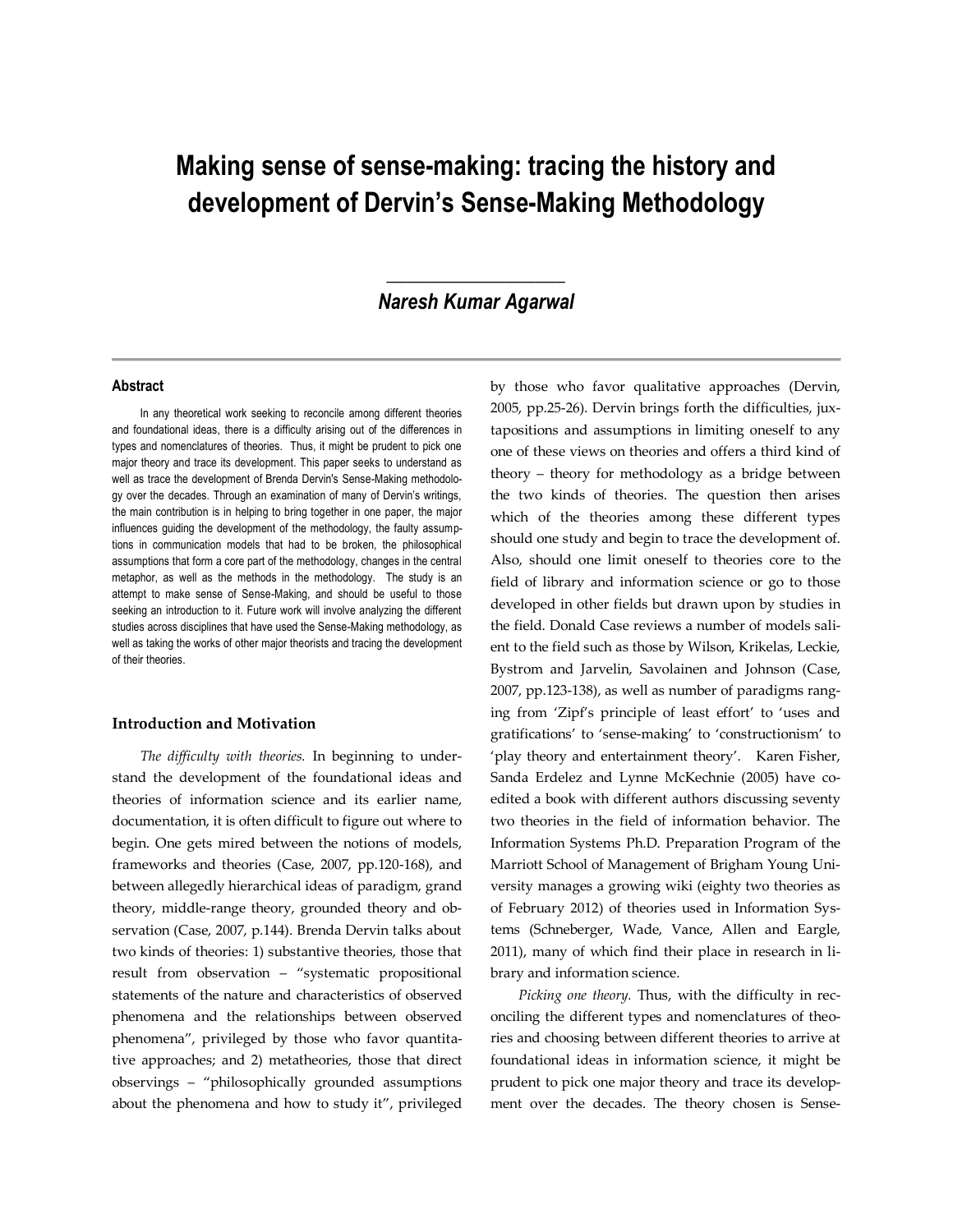Making, which is a theory of the third kind – theory for methodology. "Whether Sense-Making constitutes a paradigm, a theory, or a methodology – or all of these – is open to question." (Case, 2007, p.158). "Some people call Sense-Making a theory, others a set of methods, others a methodology, others a body of findings" (Dervin, 1992, p.61).

*Objective and significance.* This paper seeks to understand as well as trace the development of Brenda Dervin's Sense-Making methodology over the decades. Through an examination of many of Dervin's writings, the main contribution is in helping to bring together in one paper, the major influences guiding the development of the methodology, the assumptions broken, the philosophical assumptions that form a core part of the methodology, changes in the central metaphor, as well as the core methods in the methodology. The study is an attempt to make sense of Sense-Making, and should be useful to those seeking an introduction to it.

The rest of the paper is organized as follows. In the next section, we will look at why Sense-Making – my motivations for picking Sense-Making, and its significance. The section following that, which forms the bulk of this paper, will look at the development of SenseMaking. This includes major influences from theoristsresearchers-scholars, faulty assumptions that were broken, past theories used to explain communication failures, what Sense-Making is, philosophical assumptions in Sense-Making, development of the Methodology's central metaphor, the research methods used, and finally, the impact and application of Sense-Making to a variety of contexts in different fields. The last section concludes the paper and talks about limitations and future work. Let us now consider the choice and significance of Sense-Making.

#### **Why Sense-Making?**

*Why did I pick Sense-Making?* Dervin's Sense-Making Methodology is chosen as it attempts to build bridges between the two dominant approaches to theories and begins "to be theory of the third kind" (Dervin, 2005, p.26) – the theory for methodology.

Table 1 summarizes the reasons I was drawn to Sense-Making. So, how do these relate to the Sense-Making Methodology? While I have admired Dervin's work since I first read about in 2005 or 2006 in the 2002 edition of Donald Case's book (Case, 2007) (which has a

# *Table 1*. Reasons I was drawn to Sense-Making.

I think I was drawn to Sense-Making naturally. The various influences, my approach and purpose in life have been about synthesis – in trying to reconcile apparent contradictions and differences, instead of seeing the world in the form of stereotypes and labels. While classification is natural and necessary to apply broad strokes in understanding the world, I've realized that it is a simplistic exercise and devoid of reality, something best understood as stereotyping. It has always been my endeavor to find commonalities among differences, and to respect differences among commonalities. Thus, when I see differences, I try to look for what's similar and common. When I see an attempt to paint everything with one broad stroke of color, I try to look for differences – a concept of looking for 'one' in the 'many' and to look for 'many' in the 'one'. Some of my writings in the past have reflected this. In Agarwal, Xu, and Poo, (2009), I try to reconcile the apparent differences in the 3 major schools of thought on what context in information behavior means. In Agarwal (2009), I propose a theory of Expanding Circles of Identity and how Identity can be used to unite rather than to divide. In a blog post (Agarwal, 2009b), I try to reconcile the differences in the names used for God by adherents of different sects and religions. In an ongoing work, I am trying to reconcile the contradictions in the various commentaries on the Bhagavad Gita (see Agarwal, 2012). The theme is also tied to the various talks on happiness and my 7 commandments in life that I've given to different audiences (see a recent video of a talk on how to be different similar – Agarwal, 2012b). A close parallel to this thinking is in the fundamental principle of hermeneutics (see Klein and Myers, 1999), which suggests that "all human understanding is achieved by iterating between considering the interdependent meaning of parts and the whole that they form." (p.72)

This discussion of my motivations is in line with what Dervin (1991/2003e) says, "Scholarly writing, as well as journalism, pretends to rip the person out of the text. While this is never wholly possible, the canons of scholarly writing explicitly mandate against personal motivational statements. Envision retrieval statements which acknowledge that the constructor is an important part of the construction and requires that author(s) present personal statements explaining such aspects of their situation as: their own intellectual history, or how the piece of scholarship helped them handle a contest or barrier; or what the project permitted them to do." (p.306)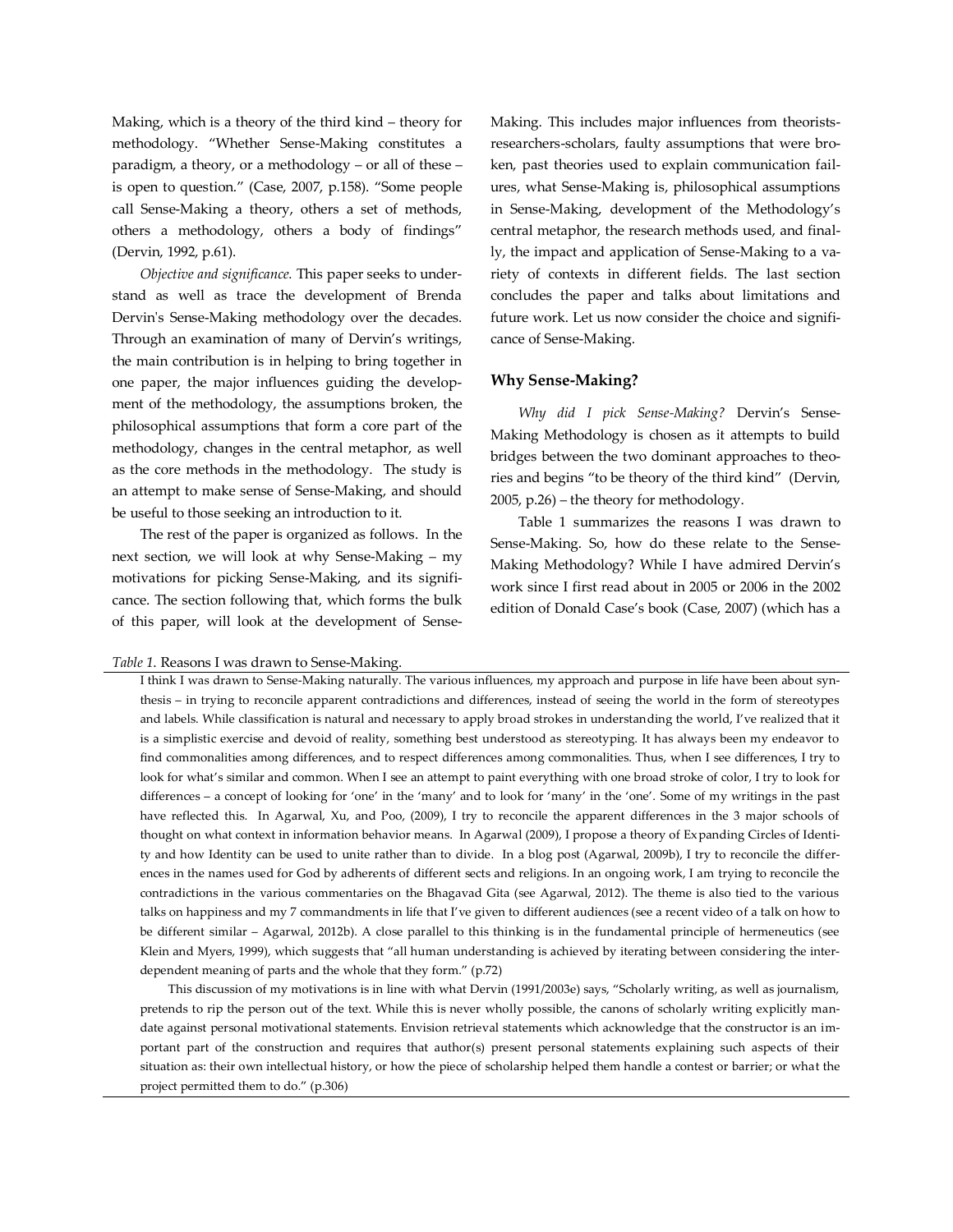new, 2012 edition), and used sense-making as an important theoretical basis in my Ph.D. dissertation, it has only now begun to really connect. As I listened to Dervin speak (see her video at Dervin, 2011), I realized that her motivations and mine are similar.

Sense-Making is all about trying to reconcile apparent differences and polarities without wishing away the differences, but recognizing them as important. As Dervin and Huesca (2001/2003) write, a "dialogic or communication theory of communication focuses not on homogenizing difference but on putting difference into dialogue and thus, using it to assist human sensemaking. Such a communication theory of communication assumes that when difference is not treated dialogically, it appears both capricious and chaotic as if needing homogenization." (p.310) Dervin (2011) says that "we need to find a way to help people be tolerant of the fact that other people see the world differently and that not all differences between human beings need to be resolved (unless we're going to call human life war). [This is] because we can't make human beings change, except they can change [if they want to]." Dervin writes in the preface of her book (Dervin, Foreman-Wernet with Lauterbach, 2003), "The communication field I entered was one bifurcated as it essentially remains today between polarized approaches – quantitative versus qualitative, administrative versus critical, and theorydriven versus applied and practical. I was not comfortable with the implications for understanding audiences and these bifurcations. I felt it must be possible to do audience studies capitalizing both on the systematizations that typify quantitative studies and the interpretive and critical sensibilities that typify qualitative studies. And I felt it must be possible to conduct theoretical research in such a way that it directly informed communication practice." (p. vii). In navigating between polarities, Dervin terms her quest as her "schizophrenic search for the 'in-between'" (p. x) or "philosophically anchored methodological consideration" (Dervin, 2005, p.26).

*The Significance of Sense-Making.* Brenda Dervin terms Sense-Making as a "methodology between the cracks", "which seeks to address weaknesses in conceptualization and study of users and at the same time provide a systematic approach that can be used both qualitatively and quantitatively in developing critical practice for the design of responsive systems." (Dervin, 2012).

Sense-Making is based on three central assumptions regarding communication practice (Dervin, 2012b):

- That it is possible to design and implement communication systems and practices that are responsive to human needs;
- That it is possible for humans to enlarge their communication repertoires to pursue this vision and to discipline their communicatings to achieve these possibilities;
- That achieving these outcomes requires the development of communication-based methodological approaches.

Foreman-Wernet (2003) cites what he sees as three major reasons for the significance of the Sense-Making Methodology (pp. 4-5):

- Sense-Making offers a thorough critique of and an alternative to the widely-prevalent transmission model of communication
- Sense-Making examines in an ongoing manner philosophical assumptions about the nature of reality, the nature of human beings and the nature of observing upon which communication theories and practices are built.
- Sense-Making pays explicit attention to the "hows" of communicating that occur at every level of society that helps us not only to understand how we communicate but to intervene, change and improve these practices.

"Sense-Making is proposed as a generalizable approach to thinking about and studying human sense making and sense unmaking in its variant forms." (Dervin, 2005, p.26). It's focused primarily on information seeking and use but has also been applied to other fields. (Dervin, 2005).

#### **The Development of Sense-Making**

Brenda Dervin started off as a journalist (Dervin, 2011). She received a B.S. degree in journalism and home economics from Cornell University, with a minor in philosophy of religion, and her M.A. and Ph.D. degrees in communication research from Michigan State University. Along with her Sense-Making Methodology, cats and birds, and interest in reading, writing, poetry,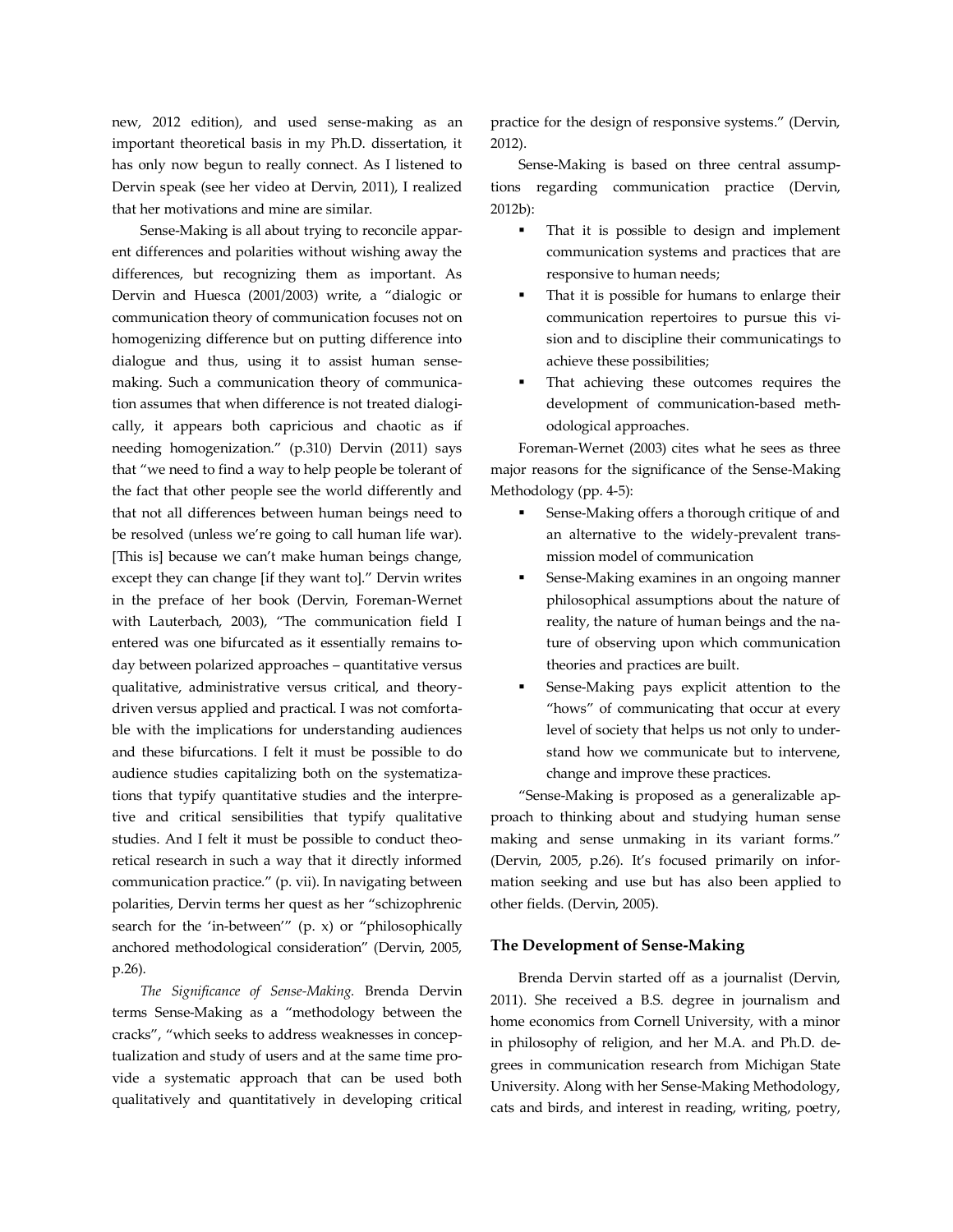art and music, among others, she is passionate about feisty creatures - "humans who commit their lives to justice and the improvement of the human condition". She likes "being an old lady, temperamental, and persnickety" (OSU, 2010). She says, "On Mondays, Wednesdays, and Fridays, I consider myself a postmodern modernist. On Tuesdays, Thursdays, and Sundays, a modern postmodernist. On Saturdays, I rest." (OSU, 2010)

The development of Sense-Making began in skeleton form in 1972 and was first articulated as Sense-Making in 1983 (Dervin, 2005). A comprehensive review can be found in the Sense-Making Methodology Reader, which is a collection of selected writings by Dervin (Dervin, Foreman-Wernet with Lauterbach, 2003). Also see the Sense-Making Methodology website (Dervin, 2012c).

#### *Major influences*

Sense-Making draws primarily on the intersections of the writings of American and European theorists in the fields of philosophy, sociology, psychology, education, cultural studies, communication, and feminist, cultural and postmodern studies (Dervin, 2005). These included the constructivist learning theories of John Dewey and Jerome Bruner, as well as other scholars such as Richard Carter, Clifford Geertz, Anthony Giddens, Jurgen Habermas, and Robert Taylor, among others (Case, 2007, p.158).

Table 2 below summarizes the major influences from the work of a specific group of theorists/researchers/scholars that informed and influenced the development of Dervin's Sense-Making Methodology (adapted from Dervin's acknowledgements in her book, Dervin, Foreman-Wernet with Lauterbach, 2003, pp.ix-x).

*Table 2*. Theorists-researchers-scholars whose work significantly informed Sense-Making (adapted from Dervin, Foreman-Wernet with Lauterbach, 2003, pp.ix-x).

| Area                                                                                                                  | Work that informed and influenced Sense-Making /                                                                                                                                                                                                                                                                                                                                  |
|-----------------------------------------------------------------------------------------------------------------------|-----------------------------------------------------------------------------------------------------------------------------------------------------------------------------------------------------------------------------------------------------------------------------------------------------------------------------------------------------------------------------------|
| Theorist / Researcher / Scholar                                                                                       | <b>Additional references</b>                                                                                                                                                                                                                                                                                                                                                      |
| Communication research                                                                                                |                                                                                                                                                                                                                                                                                                                                                                                   |
| Richard F. Carter, Professor Emiritus of<br>Communication, University of Washing-<br>ton                              | Efforts to develop a theory for communication methodology and a methodology<br>for communication theory; Dervin's dedicates her book (Dervin, Foreman-Wernet<br>with Lauterbach, 2003) to him and gives foremost credit. Carter's discontinuity<br>assumption is a fundamental tenet of Sense-Making. Also see Dervin, Chaffee,<br>with Foreman-Wernet (2003); Dervin (1975/2002) |
| U.S. based quantitatively-oriented social sciences                                                                    |                                                                                                                                                                                                                                                                                                                                                                                   |
| Jerome Seymour Bruner (born 1915), cur-<br>rently Senior Research Fellow at the New<br>York University School of Law. | Early work on information processing; His move to focus on meaning and posi-<br>tioning himself between polarities served as a model. Also see<br>bruner.socialpsychology.org; www.psych.nyu.edu/bruner/;<br>Wikipedia (Jerome Bruner)                                                                                                                                            |
| William James McGuire (1925-2007)                                                                                     | Persistence in developing a contextualized approach to social psychological ana-<br>lytics. Also see Jost and Banaji (2008)                                                                                                                                                                                                                                                       |
| American pragmatism                                                                                                   |                                                                                                                                                                                                                                                                                                                                                                                   |
| John Dewey (1859-1952)                                                                                                | Conceptualizations of community as made in communication. Also see Wikipedia<br>(John Dewey)                                                                                                                                                                                                                                                                                      |
| Richard McKay Rorty (1931-2007)                                                                                       | Interpreting pragmatism in the current postmodern frame. Also see<br>Wikipedia (Richard Rorty); plato.stanford.edu/entries/rorty/                                                                                                                                                                                                                                                 |
| European critical-cultural traditions                                                                                 |                                                                                                                                                                                                                                                                                                                                                                                   |
| Paul Bourdieu (1930-2002)                                                                                             | Critical focus on practice as habitus informed Dervin's attention to social structure<br>manifested in practice. Also see Wikipedia (Pierre Bourdieu)                                                                                                                                                                                                                             |
| Michael Foucault (1926-1984)                                                                                          | Informed necessity of including power as a central concept. Also see<br>Wikipedia (Michael Foucault); plato.stanford.edu/entries/foucault/;<br>www.michel-foucault.com                                                                                                                                                                                                            |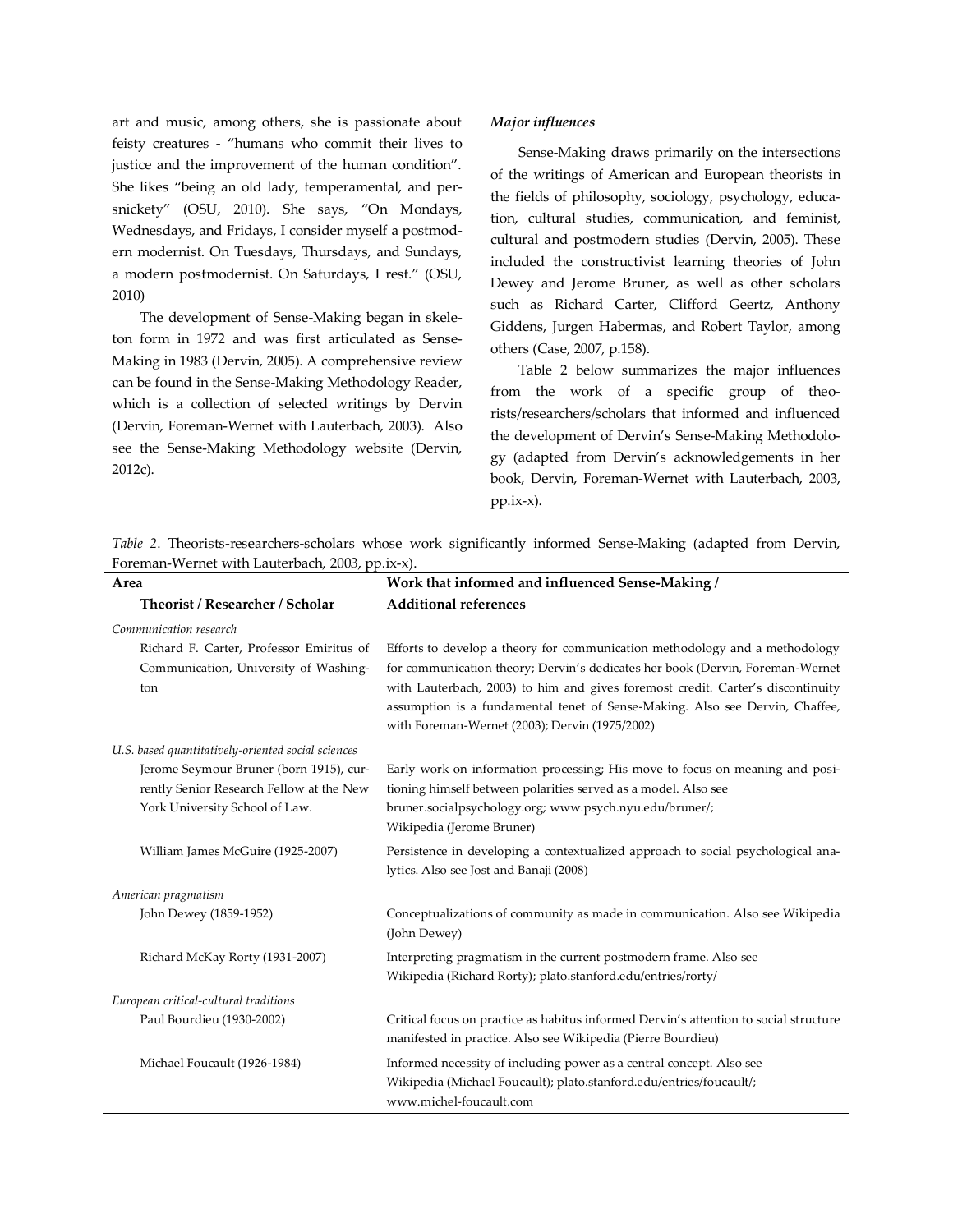| Anthony Giddens (born 1938), Emeritus<br>Professor, London School of Economics | Attention to structure and agency informed attentions to human struggles to<br>sometimes fall in line, and sometimes fall out of line. Also see<br>Wikipedia (Anthony Giddens, Baron Giddens);<br>www2.lse.ac.uk/sociology/whos who/academic/Giddens.aspx |
|--------------------------------------------------------------------------------|-----------------------------------------------------------------------------------------------------------------------------------------------------------------------------------------------------------------------------------------------------------|
| Jürgen Habermas (born 1929)                                                    | Development of communication-based theories of social structure provided 'both<br>foil and fodder'. Also see Wikipedia (Jürgen Habermas);<br>plato.stanford.edu/ entries/habermas/                                                                        |
| Hans-Georg Gadamer (1900-2002)                                                 | Treatment of philosophical hermeneutics in its relationship to method. Also see<br>Wikipedia (Hans-Georg Gadamer); plato.stanford. edu/entries/gadamer/                                                                                                   |
| Third world emphasis on critical liberatory praxis                             |                                                                                                                                                                                                                                                           |
| Paulo Reglus Neves Freire (1921-1997)                                          | Critical pedagogy and the concept of conscientizing informs the foundational<br>premises of interviewing approaches. Also see Wikipedia (Paulo Freire);<br>www.paulofreire.ce.ufpb.br/paulofreire/                                                        |
| Luis Ramiro Beltrán Salmon (born 1930)                                         | Lifelong project to improve life conditions of the less privileged informed what<br>Dervin's work is all about; Dervin refers to him as her 'special friend'. Also see<br>knight.miami.edu/index.php/site/bios/luis ramiro beltran salmon phd             |

Apart from these, Dervin also acknowledges members of different fields and discourse communities, research funding agencies, scholars who have used Sense-Making in their research, her students and colleagues as people who have helped in the development of the Sense-Making Methodology over the years (Dervin, Foreman-Wernet with Lauterbach, 2003, pp. x-xi).

### *Faulty assumptions that were broken in the Development of Sense-Making*

Dervin's Sense-Making Methodology came about as she tried to follow but quickly perceived limitations in the still widely prevalent way of understanding communication as transmission of messages from the source to the receiver. Dervin (2011) talks about how our information systems are built on the stereotypes of human beings and that we have not found a good way to place the user at the heart of the system. Discussed below are the assumptions that Dervin encountered and broke as she developed her Sense-Making Methodology. Much of the discussion below is from one of Dervin's talks (Dervin, 2011).

*Faulty assumption – Information is a brick that can be transmitted from the source to the receiver.* The culprit, Dervin says, is the information brick, a legacy from modernity, that we were going to have accurate information and that it was going to allow us, if we could only frame our messages properly, to communicate well with other human beings (Dervin, 2011, 09:12). Anthony Giddens describes modernity as "a shorthand term for modern society, or industrial civilization...It is a society,..a complex of institutions..which, unlike any preceding culture, lives in the future, rather than the past." (Giddens, 1998, p.94). It is the 17th century vision of a society "as rationally ordered as the Newtonian view of nature." (Toulmin 1992). Dervin (2011) talks about Stephen Toulmin's (1992) book where he criticizes the hidden yet persistent agenda perpetuated by modernity: the delusion that human nature and society could be fitted into precise and manageable rational categories. Sense-Making proposes that information is not 'something that exists apart from human behavioral activity.' Rather, it is 'created at a specific moment in time-space by one or more humans' (Dervin, 1992, p.63). Unlike other approaches to information seeking that see information as something 'out there' that is transmitted to people (as Dervin says, an information 'brick' that is put into a human 'bucket'), sense-making sees information as construed internally in order to address gaps or discontinuities (Case, 2007, p.158).

*Faulty assumption – Systems seeing people as if they have the 'information habit'.* People are walking along on their own life paths, with their set of thoughts, notions, prejudices, difficulties, etc. until they encounter a 'system' (which could either be a computer-based system or an organization, institution, etc.). Most of our systems are designed with the assumption as if people have the 'information habit' to be the recipient for the brick and understand the information perfectly – that they come ready to receive and via a hypodermic needle, we, the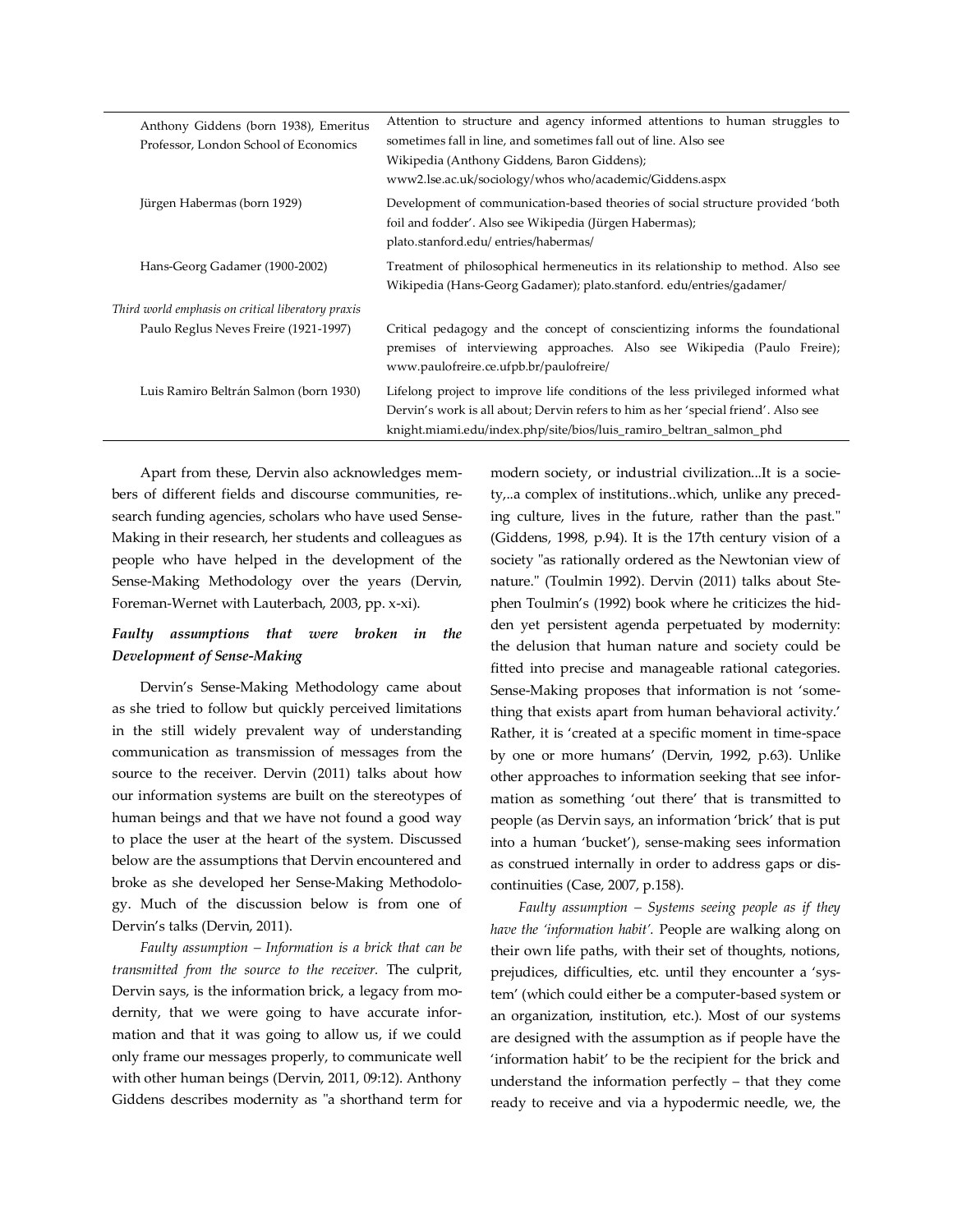source or the system, are going to transmit the information we have to them (Dervin, 2011), we throw the brick at them and they catch it. Dervin (2011) gives the example of our visit to a computer store, where the computer expert stands with a bunch of words that we do not understand, and assumes that we understand every one of them and how all the pieces fit together. "[We] try to ask a question and [we]'re treated like an idiot". (13:24). "Receivers who don't get the message are perceived to be somehow deficient or disinterested or recalcitrant." (Foreman-Wernet, 2003, p.5).

*Faulty assumption – People are buckets into which the information bricks can be tossed.* The transmission model of communication assumes that the person or the system (institution, organization, government, library, etc.) that have the brick in his/her head (information) can throw it to those who don't have it in their head and they are expected to catch it. As a system, when we communicate about our services, we expect empty recipient bucket heads waiting to be filled (Dervin, 2011). We have lots of stuff – different types of information bricks (books, articles, orders, reports, media, facts, memo, etc.) that we want to get into people's heads, which brings about information overload and a big burden for them. (Dervin, 2011, 14:09). We than put and organize all these different types of information bricks in a cave (libraries, databases, knowledge repositories, etc.) and train people to have expertise in getting these bricks out of our caves (Dervin, 2011, 14:14), as library and information science schools do.

*Faulty assumption – Audiences/users are just like us and understand our jargon, vocabulary and the words we use.* Another assumption that Dervin observes is that we expect our audience to understand expert information – whether it be related to phrases such as "information science" or "informatics" or "social work", etc. Such vocabulary related to the Sense-Making Methodology might be, "sense making", "verbing", etc. (Dervin, 2011, 18:06). On the other hand, what the audiences/users often get is just a collision of words which are difficult for them to comprehend and make sense of (Dervin, 2011, 19:03).

*Faulty assumption – Systems can predict a static information need in advance.* Our systems (whether computerbased information systems, search engines, or otherwise) are designed to wait for a well-articulated ques-

tion (search queries, keywords, etc.) and are obsessed with trying to predict a static information need well in advance (Dervin, 2011, 20:17) E.g. trying to determine the information need by profession – e.g. those of doctors, lawyers, students, farmers, etc. However, an average person doesn't often behave as the system expects it to.



Copyright 2011 by Brenda Dervin

*Figure 1*. Dervin's squiggly person (Dervin, 2011, 20:31).

Dervin's average person is purposefully squiggly (see Figure 1), who she calls, Mr. Squiggly (and, to avoid any bias, says that it could be called Miss Squiggly as well). Squiggly here implies that "this person is both ordered and disordered" (Dervin, 2011). By seeing Mr. Squiggly as being both, Dervin takes a stand in between the polarities of the modern and postmodern views, that "presume humans to be either rational and orderly or muddled and decentered, respectively." (Foreman-Wernet, p.6) Mr. Squiggly comes forward to the orderly system and doesn't behave as expected (Dervin, 2011). His need might not be all that straight forward to predict.

#### *Past theories used to explain communication failures*

So, given that the model of communication discussed above (and widely prevalent in theory and practice) clearly doesn't work, Dervin (2011) talks about two theories that try to explain why our efforts to communicate to users fail: 1) The first theory is that we, the recipients of these messages, are leaky buckets, who can't keep information in our heads – a theory used by teachers, doctors, journalists, etc. (Dervin, 2011, 25:23); 2) The second theory, which Dervin calls her favorite, is about the user being the recalcitrant bucket, who just refuses to receive the information that s/he receives at a given point in time and space (Dervin, 2011, 25:42). Dervin (2011) says that given that we've failed, we've intro-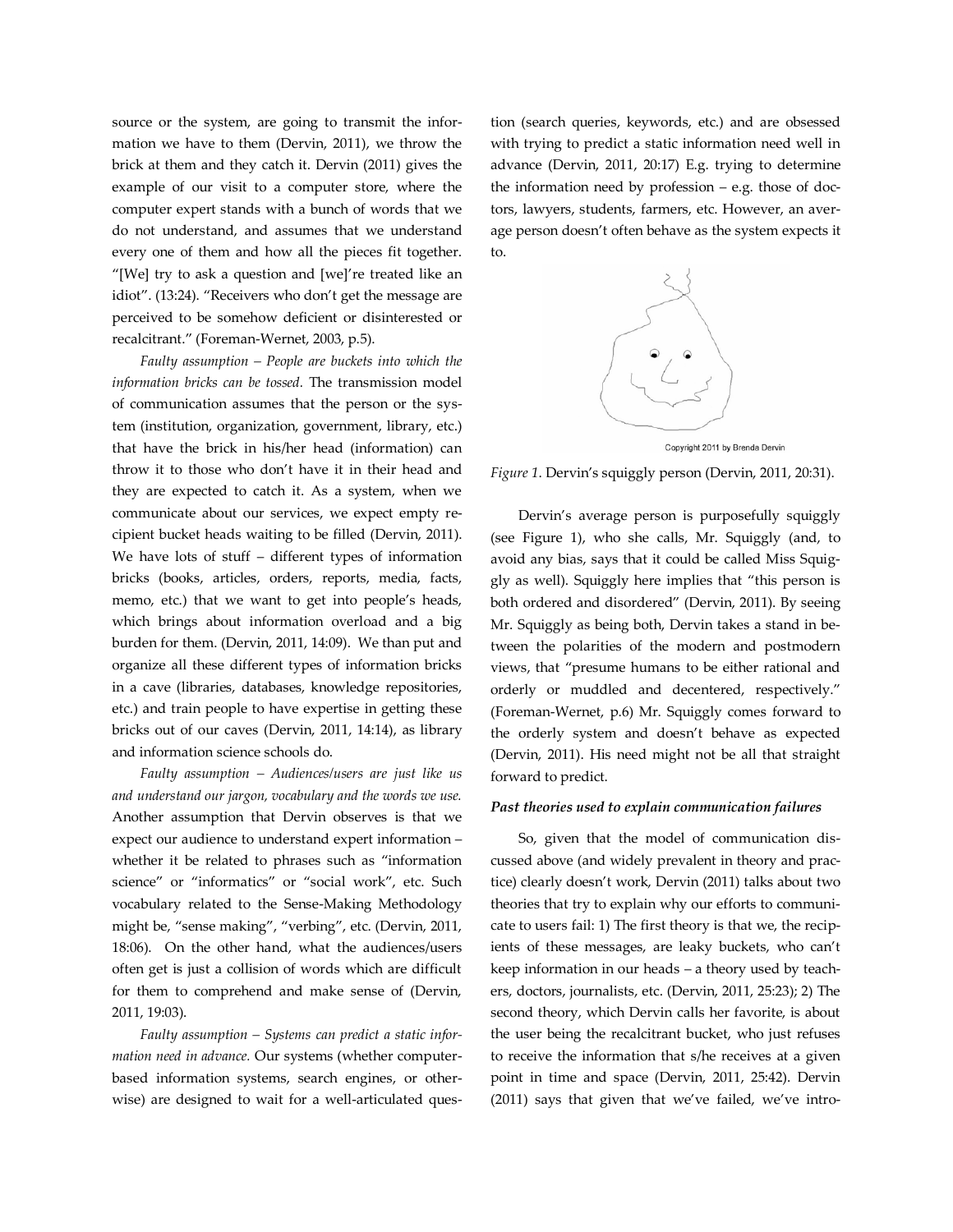duced multiple ways of dividing users into boxes based on demography, capabilities, person traits, cognitive/emotive styles, lifestyles, domain, task, channel, institutional context, etc.

As per Dervin (2011), our systems have journeyed through six theories of communicating: 1) direct transmission; 2) artful design for direct transmission; 3) artful design for demographic groups; 4) artful design for personality groups; 5) artful design for lifestyle and cultural groups; and 6) spontaneous participation. There is a seventh, missing theory.

#### *So, What is Sense-Making?*

The missing theory, Dervin (2011) says, is one of systematic reliable dialogue, where we see communication as a dialogue, as quid-pro-quo. This requires "open-endedness, or reciprocity, in an institution's approach to its receivers" and where institutions "learn to listen and to address differences and contests in human beings' understandings and experiences." (Foreman-Wernet, p.6).

Dervin suggests that an alternative communication model "conceptualizes messages not as things to be gotten, but as constructions that are tied to the specific times, places and perspectives of their creators" (Foreman-Wernet, p.5) or the system. "Such messages are understood to be of value to receivers only to the extent that they can be understood within the context of receivers' lives" (Foreman-Wernet, p.5) e.g. that of Mr. Squiggly who is both ordered and unordered – "that there are differences in human beings' understandings and experiences" (p.5). Thus, information is to be seen, not in itself, but as understood by an average person such as Mr. Squiggly. Dervin's model also "acknowledges that social power structures, such as systems of expertise, decide whose understandings and observations get preference." (Foreman-Wernet, p.5).

Sense-Making Methodology seeks to take into consideration when conducting research as well as practice "the inherently internal nature of observing and sensemaking and, at the same time, the inherent connections and tensions between these internal acts and the historical, cultural, political and economic contexts from which they arise. [acts of human communication] are ultimately intra-personal acts, acts of individuals creating messages and other individuals making sense of those mesmessages. At the same time, the nature of these acts are acculturated, constrained, and/or facilitated by the contexts and the time-spaces in which they occur. There is chaos/change as well as order/stability and movement in between as humans move across time-space in the complex interconnections between individual and structure. Both chaos/change and order/stability are inherent to human making of sense." (Dervin and Huesca, p.313, when recommending a change in journalistic practice).

Figure 2 below summarizes the methodology (Dervin, Foreman-Wernet with Lauterbach, 2003).

| Fundamental set of philosophic assumptions about the           |  |
|----------------------------------------------------------------|--|
| nature of human Sense-making (and sense unmaking)              |  |
|                                                                |  |
| leading to a specific set of methodological moves trying to    |  |
| take the best of quantitative (systematizations) and quali-    |  |
| tative (interpretive and critical sensibilities) approaches to |  |
| studying the user, actor or the audience in communication      |  |
|                                                                |  |
| applicable to a variety of contexts in different fields        |  |

#### *Figure 2*. What is Sense-Making?

Dervin says that whichever model of communication we choose, we "need to make clear the philosophical assumptions on which our chosen model rests" – "the philosophical foundations (metatheory) of our research that provide ways of looking based on presumptions about reality (ontology), knowledge (epistemology) and power (ideology)." (Foreman-Wernet, 2003, p.7).

# *Philosophical Assumptions (Metatheoretical tenets) in Sense-Making*

Dervin (1999/2003) writes that "from the beginning, Sense-Making has been concerned primarily with theorizing of the metatheoretical sort." (p.138). Sense-Making's "mandate has been focused primarily on the development of philosophical guidance for method, including methods of substantive theorizing and of conducting research." (Dervin, 1999/2003, p.138).

Dervin's work has been about trying to find a middle ground and straddling between extreme polarities of the modern and post-modern views (Foreman-Wernet, 2003; see Figure 3).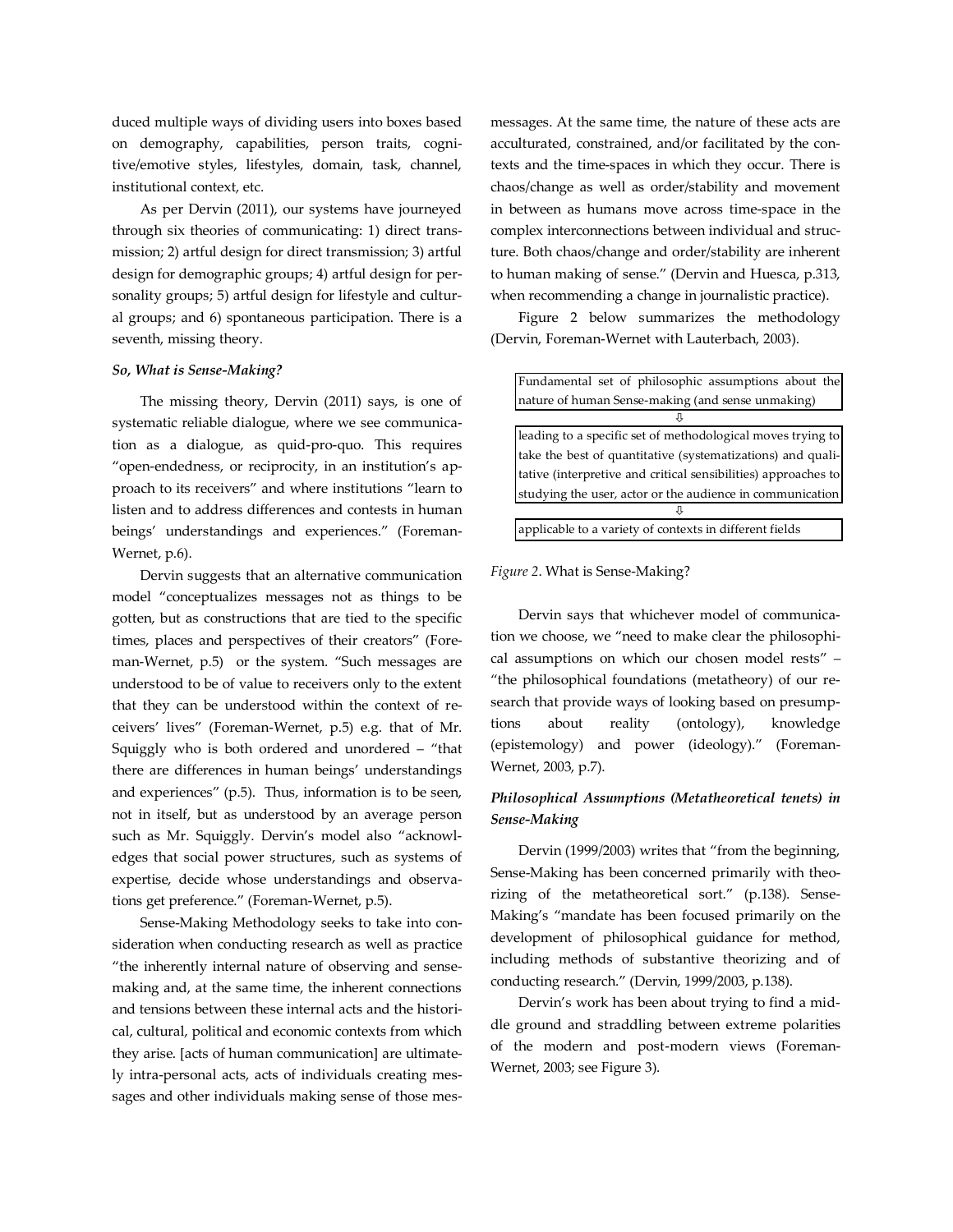

*Figure 3*. Sense-Making straddling polarities (summarized from Foreman-Wernet, 2003, pp.6-7).

The assumptions of Sense-Making are (Foreman-Wernet, pp.7-8):

*Humans*

- That humans (think of Mr. Squiggly) are sometimes orderly and sometimes chaotic
- That there is a human need to create meaning
- That there are human differences in experience and observation.
- That instead of reducing difference to cacophony, we can handle difference by putting it into dialogue. "People are helped by others who see the situation as they do, but also by those who see the situation differently." (Foreman-Wernet, p.7)
- That though anchored in material conditions, it is impossible to separate the inner and outer worlds of human existence. The human-being (Mr. Squiggly) is presented in phenomenological terms, as a "body-mind-heart-spirit moving through time and space, with a past history, present reality and future dreams or ambitions." (Foreman-Wernet, p.7)
- Humans always are potentially changing, or becoming, "sometimes decentered, sometimes centered, sometimes fluid, sometimes rigid" (Dervin, 1999/2003, p.141). Thus, the quest of our systems to try to know a static information need of a person or user is futile.
- Humans are neither totally free (helped by forces that assist movement in time-space e.g. freedom and creativity) nor are their actions totally prescribed (due to power that constrains or hinders creativity and freedom e.g. structure and habit). Thus, humans are "both affected by

structural power and are themselves sites of power" (Foreman-Wernet, p.8).

- That no human movement, either individual or collective, can be fully instructed or determined a priori. Even if the next step or movement is in conformity, it is a step made anew by the individual. (Foreman-Wernet, p.8)
- That even though culture and community are important, and even if we understand all rules of a culture, we can still fail in communicating "because no person is the average of his/her culture". "We fight as human beings to fall in line. We fight as human beings to fall out of line." (Dervin, 2011, 28:21 – 28:29).
- That we need to understand the box categories (stereotyping) the world divides us into – race, religion, ethnicity, etc. but they don't help predict communicative behavior; that is always more variance within the box, then between one box and another (Dervin, 2011).

*Knowledge and Information*

- That knowledge is uncertain and something that always is sought in mediation and contest
- That information, as a static, absolute term (information-as-thing), is a disappearing category and that it should be qualified with a phrase like 'information as defined by the expert.' (information-as-construction) (Dervin, 1999/2003, p.149). See Dervin (1999/2003, pp.148-159) for other assumptions on information.

## *Reality*

 That reality is sometimes orderly and sometimes chaotic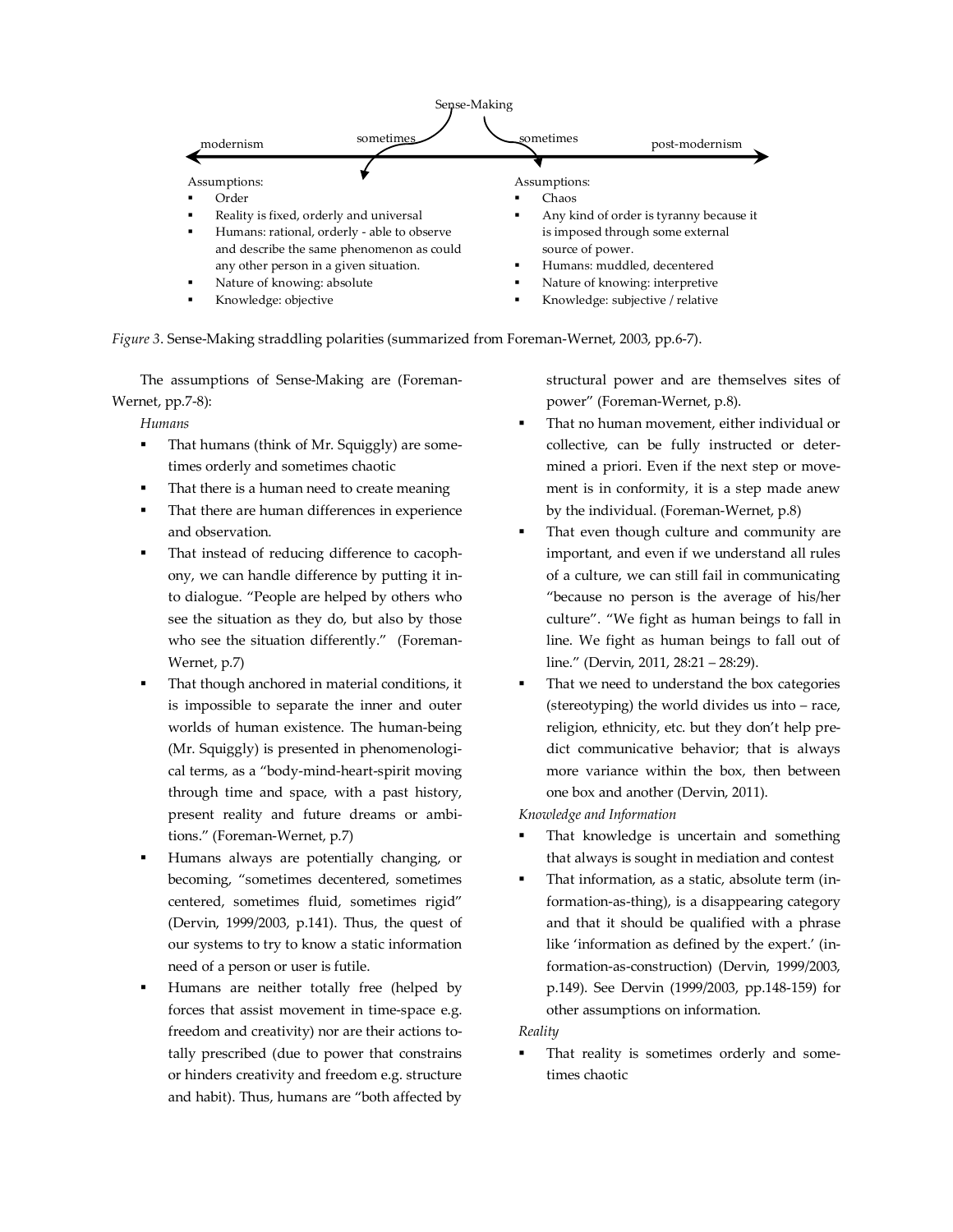- Richard Carter's discontinuity assumption (Foreman-Wernet, p.8): That reality always is subject to multiple interpretations because of:
	- Changes across time and space
	- Differences in how humans see reality arising from different perspectives or positions in time/space
	- How humans construct 'bridges' over a 'gap'-filled reality. "This pervasive gappiness or discontinuity can be evidenced in the difference between observations of the same person at different times, between different persons at the same time, and different persons at different times." (Foreman-Wernet, p.8). See Figure 4.

*Procedures* (Dervin and Frenette (2001/2003, p.237)

- That categorizations by experts can be entirely wrong, irrelevant, or inappropriate impositions when applied in the contexts of other lived experiences.
- That the only way to hear another's world is to invite and assist the other in describing that world as much as possible entirely in the con-

text of his/her own experiences, understandings, and meanings.

 Because of the power differentials inherent in the institution-audience or researcherresearched relationship, procedures must be found to bracket/tame the power of the institution or researcher.

"Although the specific human responses may be too numerous to account for in any systematic way, Sense-Making Methodology suggests that research can usefully look for patterns in the human condition that relate to how we make sense rather than merely at the content of our responses." (Foreman-Wernet, p.8)

See, Dervin (1999/2003), Dervin (1984/2003c) and Dervin and Frenette (2001/2003, pp.239-240) for detailed discussions of Dervin's metatheoretical assumptions.

# *Development of Sense-Making Methodology's Central Metaphor*

Figure 4 shows the central metaphor of the Sense-Making methodology that seeks to serve as a highly generalizable 'microscope' guiding the observation of communicating (Dervin, 2005).



*Figure 4*. Central metaphor of the Sense-Making methodology.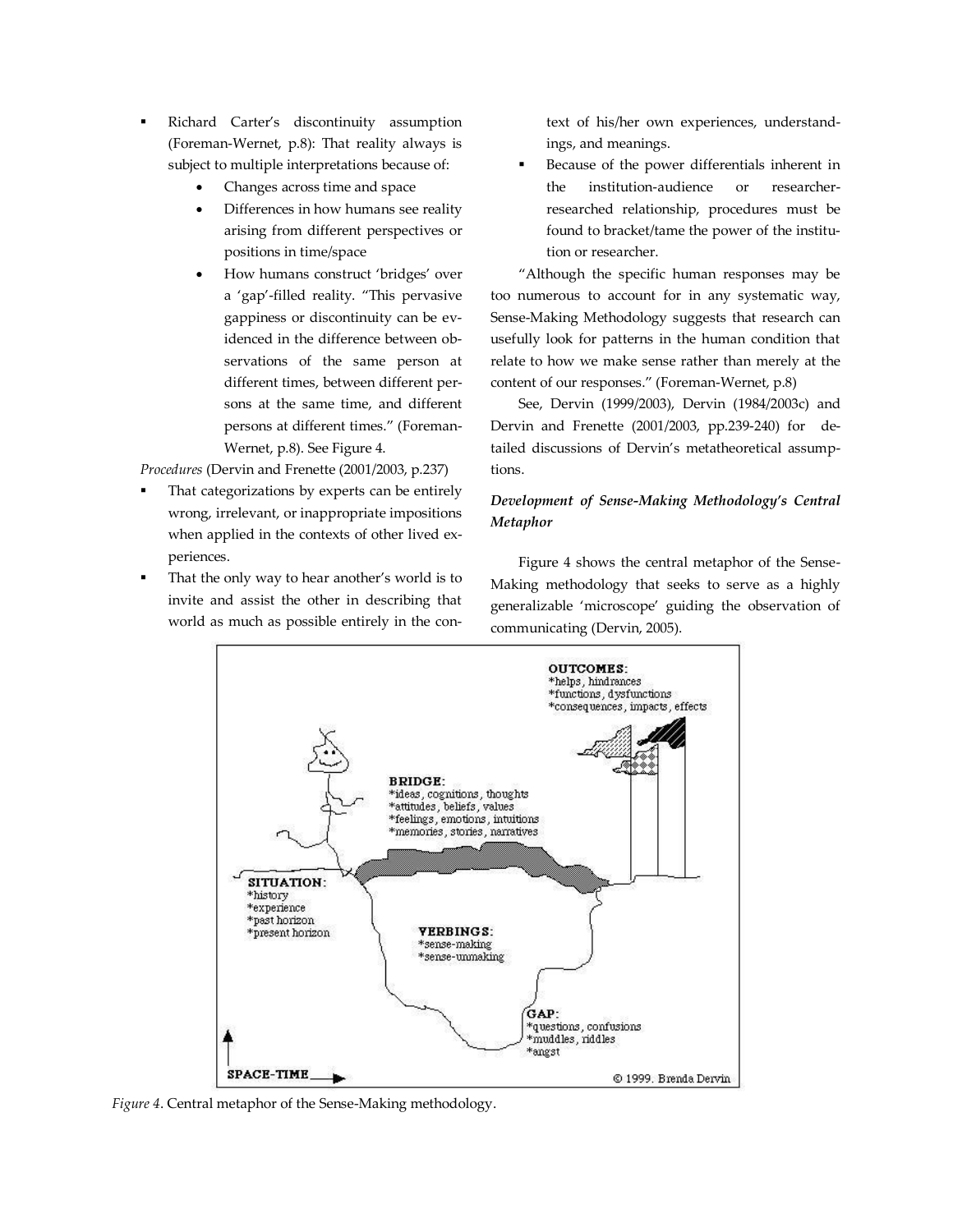"Sense-Making mandates that communicating be conceptualized as gap bridging ...as a mandate of the human condition. Each new moment in time-space requires another gap-bridging step regardless of whether that step is manifested as habitual and unconscious; capricious and accidental; or invented and planned. Gap-bridging is posited as potentially changeable across time-space but in given time-space moments, anchored in particular situational conditions with particular structural arrangements, experiential horizons, and flows of power/energy. As a person moves from time-space moment to time-space moment, gap-bridging is seen as both potentially responsive and potentially impervious to changing conditions." (Dervin, 2005, p.27)

Figure 4 shows the 1999 version of Sense-Making's central metaphor. In later versions (e.g. Dervin, 2005, p.28), Dervin also adds 'context' (power structures and dynamics, domain knowledge systems, cultures and communities) to it. She elaborates 'outcomes' to include 'future horizons'. 'Situation' is expanded to include 'identities' and 'barriers and constraints'. Interestingly, recognizing the possibility of plurality in a situation, 'history' is changed to 'histories' and 'experience' to 'experiences'.

An earlier version of the central metaphor (see Dervin, 1989/2003b) is much simpler with the only components as 1) situation 2) gap faced (block faced, barrier faced) 3) gap bridged (questions answered, ideas formed, resources obtained) and 4) uses (helps). The elaboration of these in the metaphor diagram, and the inclusion of 'verbings' and 'context' appear to be later additions.

The assumptions discussed so far, "guide methodology, or the theoretical analysis of methods, which prescribe our choice of actual methods or procedures in the sense of research techniques" (Foreman-Wernet, 2003).

#### *Methodological Moves in Sense-Making*

"Sense-Making is accurately understood to be both a body of theoretical assumptions that support a particular understanding of human communication and also a specific set of methods that guide the design and implementation of communication research and practice." (Foreman-Wernet, 2003, p.14). While "its methods for data collection are qualitative in nature, the results can

be analyzed in quantitative as well as qualitative ways." (Foreman-Wernet, 2003, p.14) All studies are based on the central metaphor of the Sense-Making Methodology. (Foreman-Wernet, 2003)

Sense-Making Methodology, from the beginning, has been about designing a "methodology for the communicative study of communication." (Dervin, 1999/2003). Sense-Making recognizes that when it comes to communication, "quid-pro-quo is everything" – that "if I listen to you, you will listen to me." (Dervin, 2011). More than mere listening, "it is a way of asking questions of human beings which allows them the free play to describe their worlds as they see it and establishes the trust relationship." (Dervin, 2011)

*Research Questions.* Sense-Making "mandates the framing of research questions such that the respondent is free to name his or her own world. Great care is taken to allow the respondent rather than the researcher to describe and define the phenomenon in question" (Foreman-Wernet, 2003, p.8). To ask the respondent about his/her world in his/her own terms, Sense-Making brackets (or tames) all the nouns, and puts on a set of verbing questions, as alternatives. (Dervin, 2011) The idea is to "stop talking to people in the nouns of our world, and allow people to put the nouns of their worlds on our plates, so that we can understand their material conditions. If we keep imposing our nouns, we'll never hear. We'll never find out." (Dervin, 2011). In looking at the verbing as a primary ontological category, Dervin assumes that "structures are energized by structuring; organizations by organizing; human beings by sense-makings and sense-unmakings." (Dervin, 1999/2003, p.141) "It is by focusing attention on practices rather than persons that Sense-Making's mandated attentions to time, space, movement, gap are systematically addressed" (p.141).

*Data Collection – Interviewing practice.* "Sense-Making has been applied in both qualitative and quantitative interviews, in-depth and brief, phone and inperson, one-on-one and focus group, intervieweradministered and self-administered." (Dervin and Frenette (2001/2003, p.241). The Sense-Making interview "is designed such that the respondent is able to circle, or repeatedly engage with, the given phenomenon or situation. Drawing from psychoanalytic theory, it is presumed that redundancy is useful for allowing both the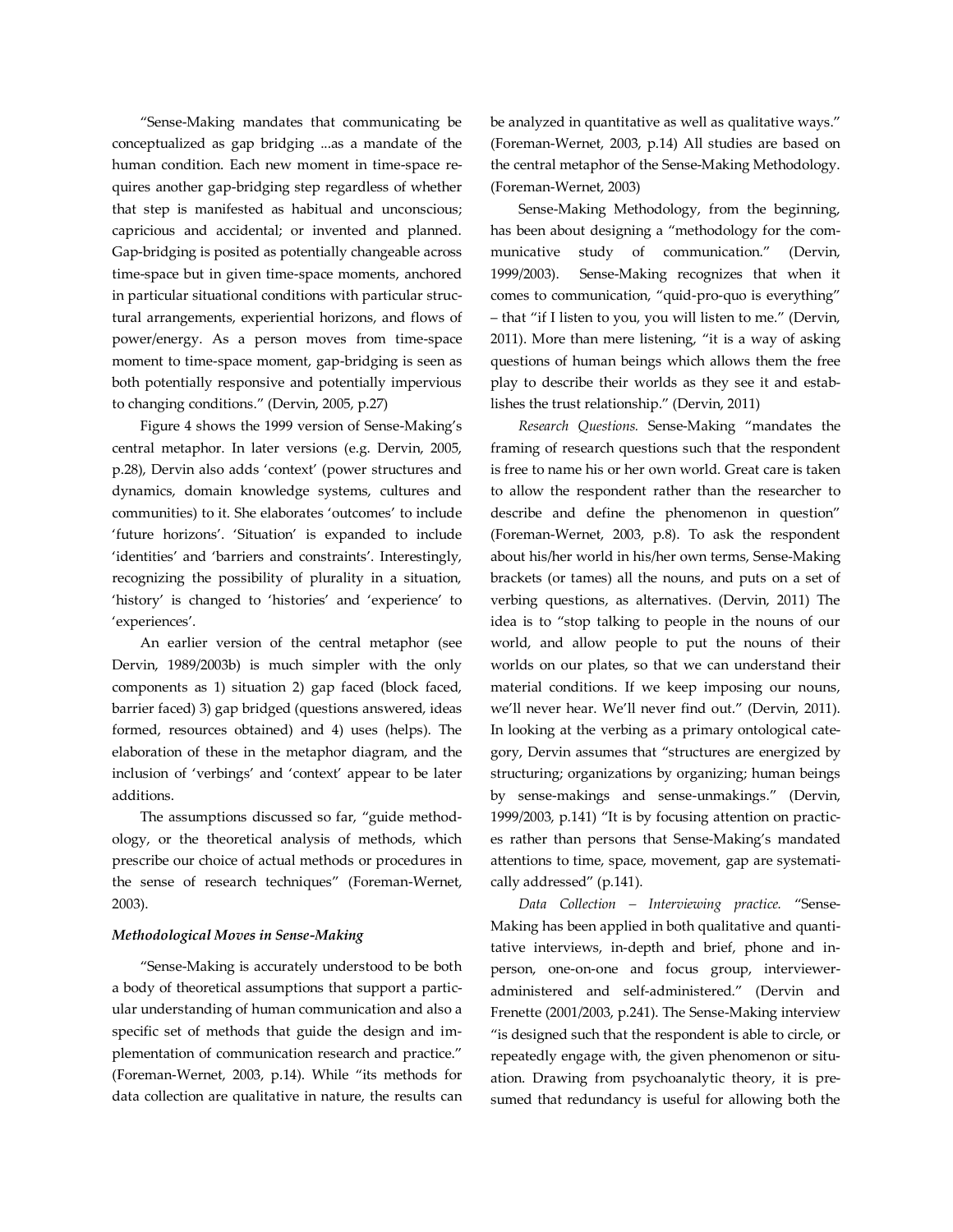embodied and the unconscious to be articulated." (Foreman-Wernet, 2003, p.8).

The foundational interviewing approach used in Sense-Making is the Micro-Moment Time-Line (Dervin and Frenette, 2001/2003). Informants "are asked to describe a situation relevant to the research focus" (important to them in some way). "The situation is described in Time-Line steps – what happened first, second, and so on. For each step, Sense-Making elements are extracted: What questions arose at this step? What thoughts? What feelings? What emotions? Each of these elements is then triangulated with the Sense-Making metaphor" (situation, gap, bridge and outcome). "For example, in triangulating a question, the informant is asked the following: What led to this question? How does it relate to your life? Society and power? Did you get an answer? How? Any barriers in the way? Did the answer help? Hinder? How?" (Dervin and Frenette, 2001/2003, p.241).

Many variations to this approach have been developed (Dervin and Frenette, 2001/2003) – e.g. the Abbreviated Time-Line Interview, the Helps Chaining Interview, Message Q/uing, etc. (Dervin, 1992/2003d). See Dervin (1984/2003c, pp.258-259) for a detailed example of the Micro-Moment Time-Line interview. Also see the examples in Dervin (1992/2003d).

*Data Analysis.* During data analysis, there is a search for patterns in terms of processes or verbs rather than things or nouns (Foreman-Wernet, 2003, p.8). "The researcher is directed to look, for example, at how informant sense-making varies across time and space; for both stabilities and habits as well as flexibilities and changes; for connections between past, present, and future; and at how the informant sees self as constrained and struggling as well as moving and free." (Dervin and Frenette, 2001/2003, p.241). By looking at communication as a dynamic process – the "verbing" perspective (see Figure 4), "we can look at other, often more powerful, predictors than demographics, psychological traits, and similar categorizations that remain fixed across time and space." (Foreman-Wernet, 2003, p.9). See Dervin and Frenette (2001/2003, pp.242-244) for examples of verbing categories that have been developed that allow researchers to interpret data without imposing institutional judgment on it. See Dervin (1984/2003c) for measures that have been developed for situations, gaps and uses.

# *Impact of Sense-Making: Application to a variety of contexts in different fields*

In an introductory essay to three issues of the Electronic Journal of Communication focusing on the Sense-Making Methodology, Dervin and Clark (1999) write that the 18 exemplar studies in those issues were from different disciplines, used different research approaches, utilized different research methods ranging from "indepth interviews, phone surveys, participant observation, content analysis, text analysis, statistical analysis, and thematic analysis, among others". The common thread for all the studies was "the use of the Sense-Making Methodology as a source of methodological guidance for virtually every aspect of research steptaking—conceptualizing and framing questions, observing, interviewing, listening, and analyzing" (Dervin and Clark, 1999).

As per the narrative summarizing Dervin's curriculum vitae (Dervin, 2012), "Dervin is one of the most highly cited scholars in the fields of communication and library/information science. The ISI index showed her works as cited more than 2,400 times in journal articles between 1970 and 2012. Her current [as on January 2012] Google scholar citation count is 2570; her general Google reference count is 43,000. For scholars in the communication field as a whole, she is estimated to be in the top .001%." "Most of the citations to Dervin's work focus on Dervin's interrogations of the methodologies used in studying users/ audiences/ patrons of a wide variety of communication/ information systems - e.g., telecommunications services, libraries, media systems, educational institutions, health care delivery, and arts institutions" (Dervin, 2012). Researchers who use Sense-Making as a theoretical base "publish primarily in the communication fields and/or library/information science fields although uses have come as well from a wide variety of other fields including, as examples: nursing, medicine, counseling, religious and spirituality studies, telecommunication policy, museum studies, journalism, web design, ethics, public education campaigns, audience reception, environmental education, technology studies, consumer and family relations, so-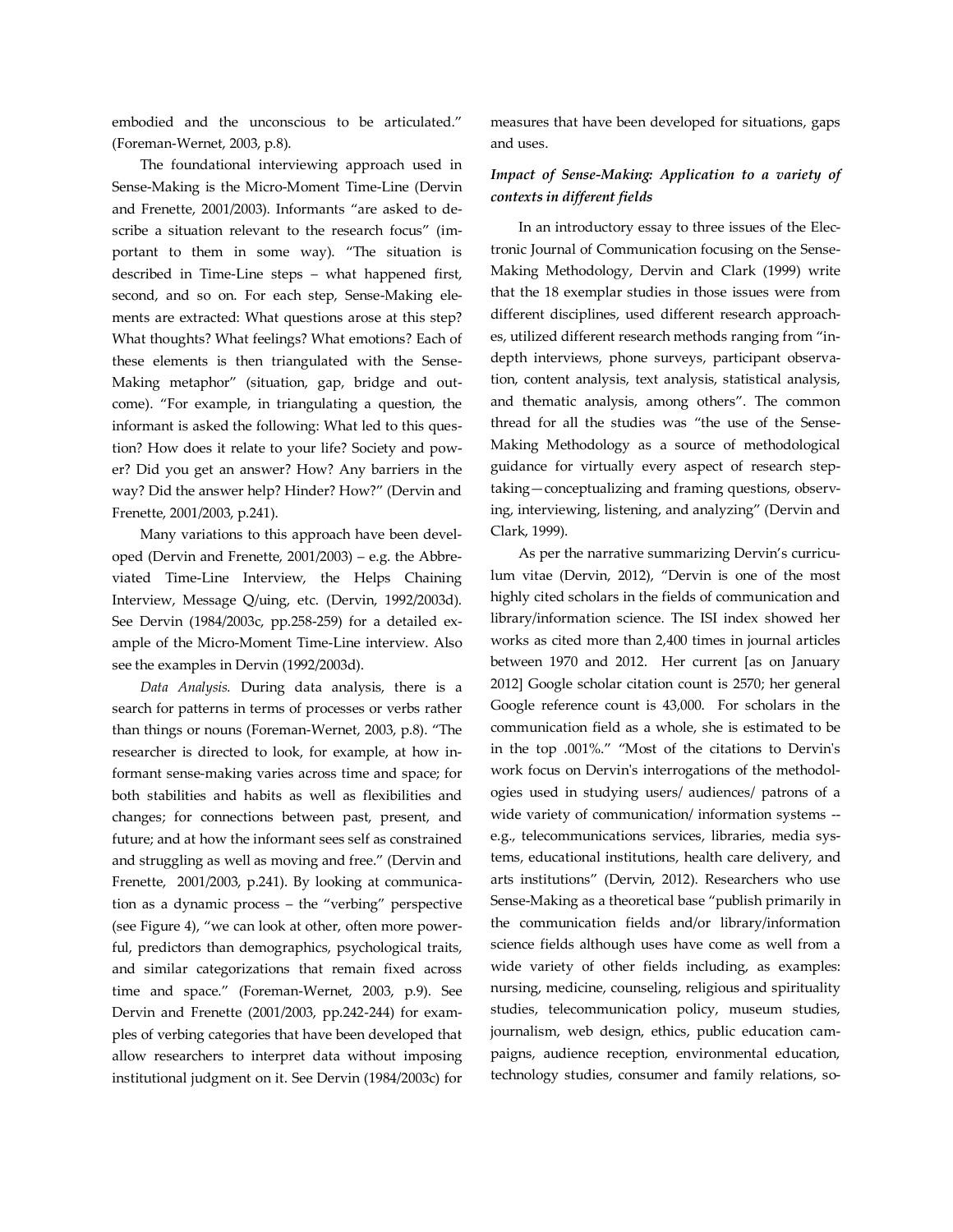cial work, cultural studies, psychology, political science, philosophy, sociology, architecture." (Dervin, 2012)

#### **Conclusions, Limitations and Future Work**

In the beginning of the paper, we had talked about different types of theories. Sense-Making assumes that theories of the third kind (theory for methodology) are required for reflexively addressing how theories of the first kind (substantive theories) are enabled and constrained by theories of the second kind (philosophical assumptions) and vice versa (Dervin, 2005, p.29).

This study has attempted to trace the development of the Sense-Making Methodology over the decades. Through an examination of many of Dervin's writings, the main contribution is in helping to bring together in one paper, the major influences guiding the development of the methodology, the faulty assumptions in communication models that were broken, the philosophical assumptions of the methodology, changes in the central metaphor, methods and application to different contexts.

The study is an attempt to make sense of Sense-Making, and should be useful to those seeking an introduction to it.

*Limitations.* As Dervin (2012b) writes, since "Sense-Making has been under development since 1972, it cannot be encapsulated in a few sentences or even the intersection of all the documents on [the Sense-Making Methodology] web site". This paper should thus be seen as only scratching the surface of Sense-Making and helping a reader get an introduction to the development of Sense-Making in a single document. For an in-depth study of Sense-Making, the reader should consult the many articles in Dervin, Foreman-Wernet with Lauterbach (2003) and the Sense-Making Methodology website (Dervin, 2012c).

*Future work.* Future work will involve studying Sense-Making not just through Dervin's writings but analyzing the different studies across disciplines that have used the Sense-Making methodology. Future work will also involve taking the works of other major theorists and tracing their development. I invite other scholars and theorists to replicate the approach and format used in this study in carrying forward this work of synthesizing and sense-making of other theories.

#### **References**

- Agarwal, N.K. (2009). Use of Technology to Assert Identity: Towards a Theory of Expanding Circles of Identity. 10th APRU Doctoral Students Conference (APRU DSC 2009) (Kyoto, Japan, Jul 6-10, 2009).
- Agarwal, N.K. (2012). Making the Bhagavad Gita accessible: Enabling sense-making through synthesis and visualization. Second Annual International Conference on Information & Religion. (Kent, OH, May 18-19).
- Agarwal, N.K. (2012b). How to be different similar?, LISSA: GSLIS Talks Ideas Worth Spreading. Video (duration 8:41) Retrieved June 15, 2012 from http://gslis.simmons.edu/blogs/medialab/2012/04/27/lissa-gslistalks-ideas-worth-spreading-naresh-agarwal-video/
- Agarwal, N.K. (Mar 2009b). Which name of God is greater. Blog post. Retrieved June 15, 2012 from http://gslis.simmons.edu/blogs/naresh/2009/03/29/which-name-of-god-isgreater/
- Agarwal, N.K., Xu, Y.(C.) and Poo, D.C.C. (2009). Delineating the boundary of 'Context' in Information Behavior: Towards a Contextual Identity Framework. Proceedings of ASIS&T 2009 Annual Meeting (Vancouver, B.C., Canada, Nov 6-11) http://www.asis.org/Conferences/AM09/openproceedings/papers/52.xml
- Case, D.O. (2007). Looking for information: A Survey of Research on Information Seeking, Needs and Behavior (Second Edition). Oxford, UK: Academic Press.
- Dervin (Mar 2012b). Dervin's Sense-Making methodology (SMM): Brief Introduction. Retrieved June 14, 2012 from http://communication.sbs.ohio-state.edu/sense-making/introSMM.html
- Dervin, B. (1975/2002). Communicating ideas: An adapted guide to Richard F. Carter's early picturing language. Unpublished manuscript.
- Dervin, B. (1992). From the mind's eye of the user: The sense-making qualitative-quantitative methodology. In J.D. Glazier and R.R. Powell (Eds.), Qualitative research in information management, Englewood, CO: Libraries Unlimited, 61-84.
- Dervin, B. (2003). Sense-Making's Journey from Metatheory to Methodology to Method: An Example using Information Seeking and Use as Research Focus (Original work published 1999). In B. Dervin and L. Foreman-Wernet with E. Lauterbach (Eds.). Sense-Making methodology reader: Selected writings of Brenda Dervin (Chapter 8, pp. 133-163). Cresskill, NJ: Hampton Press.
- Dervin, B. (2003b). Audience as Listener and Learner, Teacher and Confidante: The Sense-Making Approach (Original work published 1989). In B. Dervin and L. Foreman-Wernet with E. Lauterbach (Eds.). Sense-Making methodology reader: Selected writings of Brenda Dervin (Chapter 11, pp. 215-231). Cresskill, NJ: Hampton Press.
- Dervin, B. (2003c). A Theoretic Perspective and Research Approach for Generating Research Helpful to Commuication Practice (Original work published 1984). In B. Dervin and L. Foreman-Wernet with E. Lauterbach (Eds.). Sense-Making methodology reader: Selected writings of Brenda Dervin (Chapter 13, pp. 251-268). Cresskill, NJ: Hampton Press.
- Dervin, B. (2003d). From the Mind's Eye of the User: The Sense-Making Qualitative-Quantitative Methodology (Original work published 1992). In B. Dervin and L. Foreman-Wernet with E. Lauterbach (Eds.). Sense-Making methodology reader: Selected writings of Brenda Dervin (Chapter 14, pp. 269-292). Cresskill, NJ: Hampton Press.
- Dervin, B. (2003e). Information as Non-Sense; Information as Sense; The Communication Technology Connection (Original work published 1991). In B. Dervin and L. Foreman-Wernet with E. Lauterbach (Eds.). Sense-Making methodology reader: Selected writings of Brenda Dervin (Chapter 15, pp. 293-308). Cresskill, NJ: Hampton Press.
- Dervin, B. (2005). What Methodology Does to Theory: Sense-Making Methodology as Examplar (Chapter 2). In K.E. Fisher, S. Erdelez and L. McKechnie (Eds.). Theories of Information Behavior. ASIS&T Monograph Series. Medford, NJ: Information Today.
- Dervin, B. (2012c). Sense-Making Methodology (SMM) Website. Retrieved June 15, 2012 from http://communication.sbs.ohio-state.edu/sensemaking/
- Dervin, B. (Feb 2011). Connecting with Specific Publics: Treating Communication Communicatively. Eastern Spotlight: Brenda Dervin, Lecture at Les Schwab Room, the Spokane Arena. Retrieved June 15, 2012 from http://www.youtube.com/watch?v=foyH6eoIseQ